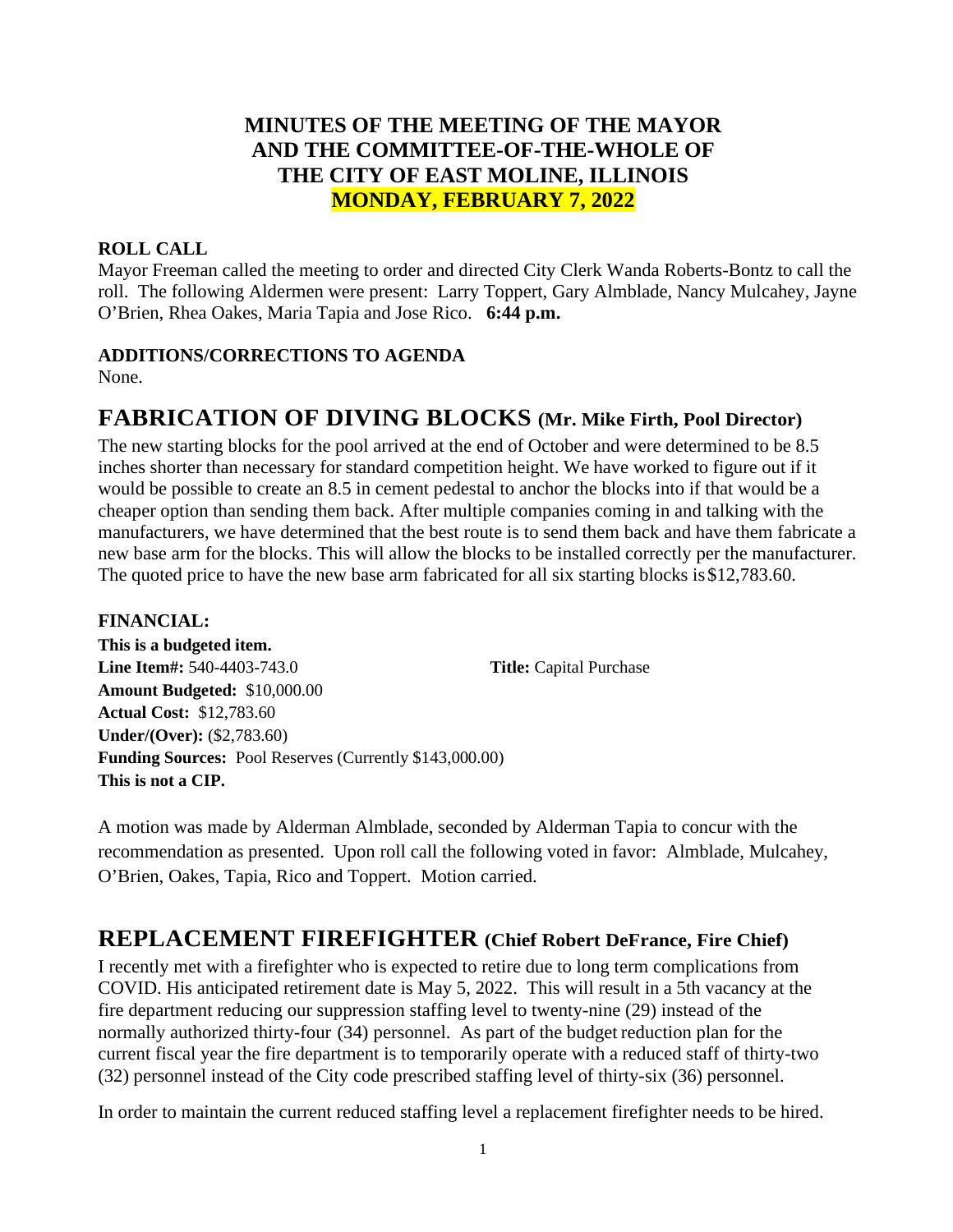The base annual salary of the retiring member is \$85,348.00. The base entry annual salary of a replacement firefighter will be \$ 51,654.00. The annual salary differential saved will be approximately \$ 33,694.00.

We have a position reserved in the Spring Fire Academy that begins February 28, 2022.

## **FINANCIAL:**

**This is a budgeted item. Title:** Salaries **Amount Budgeted:** \$85,348.00 1 - Year **Actual Cost:** \$51,654.00 1 - Year **Under/(Over):** \$33,694.00 1 - Year **This is not a CIP.**

## **RECOMMENDATION:**

Direct the East Moline Fire & Police Commission to select and hire a suitable candidate for the fire department from the firefighter eligibility list.

# **ADDITIONAL COMMENTS:**

If this item should pass the C.O.W on February 7, 2022, staff would request permission to proceed and present follow-up resolution at the full City Council Meeting on February 21, 2022.

A motion was made by Alderman Oakes, seconded by Alderman O'Brien to concur with the recommendation as presented. Upon roll call the following voted in favor: Almblade, Mulcahey, O'Brien, Oakes, Tapia, Rico and Toppert. Motion carried.

# **COUNCIL CHAMBER A/V UPDATE – VIRTUAL MEETINGS (Mr. Kammler, Engineering Director / Ms. Annaka Whiting, Finance Director)**

The 2020 Council Chambers improvement plan originally included significant upgrades to the audio and visual components of the room, however the project was scaled back due to financial concerns with the onset of COVID-19. As we enter the second year of this pandemic, there is an obvious need for the city to have a robust, dependable platform that can adequately accommodate virtual meetings for the City Council, Plan Commission, Zoning Board, Park Board, etc. The current configuration upon which we've limped along often fails to provide adequate audio and/or video necessary for attendees to see & hear sufficiently. This directly impacts the ability of the city to conduct business in a virtual meeting setting.

With (1) virtual meeting attendance having become routine, and (2) COVID relief funds (ARPA) having been provided to assist local government with needs such as this, staff have met with local A/V specialists to determine a cost-effective solution for virtual meeting capability in Council Chambers. Two bids were obtained (see attached) for the A/V upgrades recommended which include echo cancellation to eliminate feedback from microphones, an auto-rotating ceiling mounted camera for video-conferencing, a touch-pad control panel with remote, and associated hardware. The low bid was Tri-City Electric at \$13,805.26. No upgrades to the wireless microphones, amplifier, computer and wall monitors are included.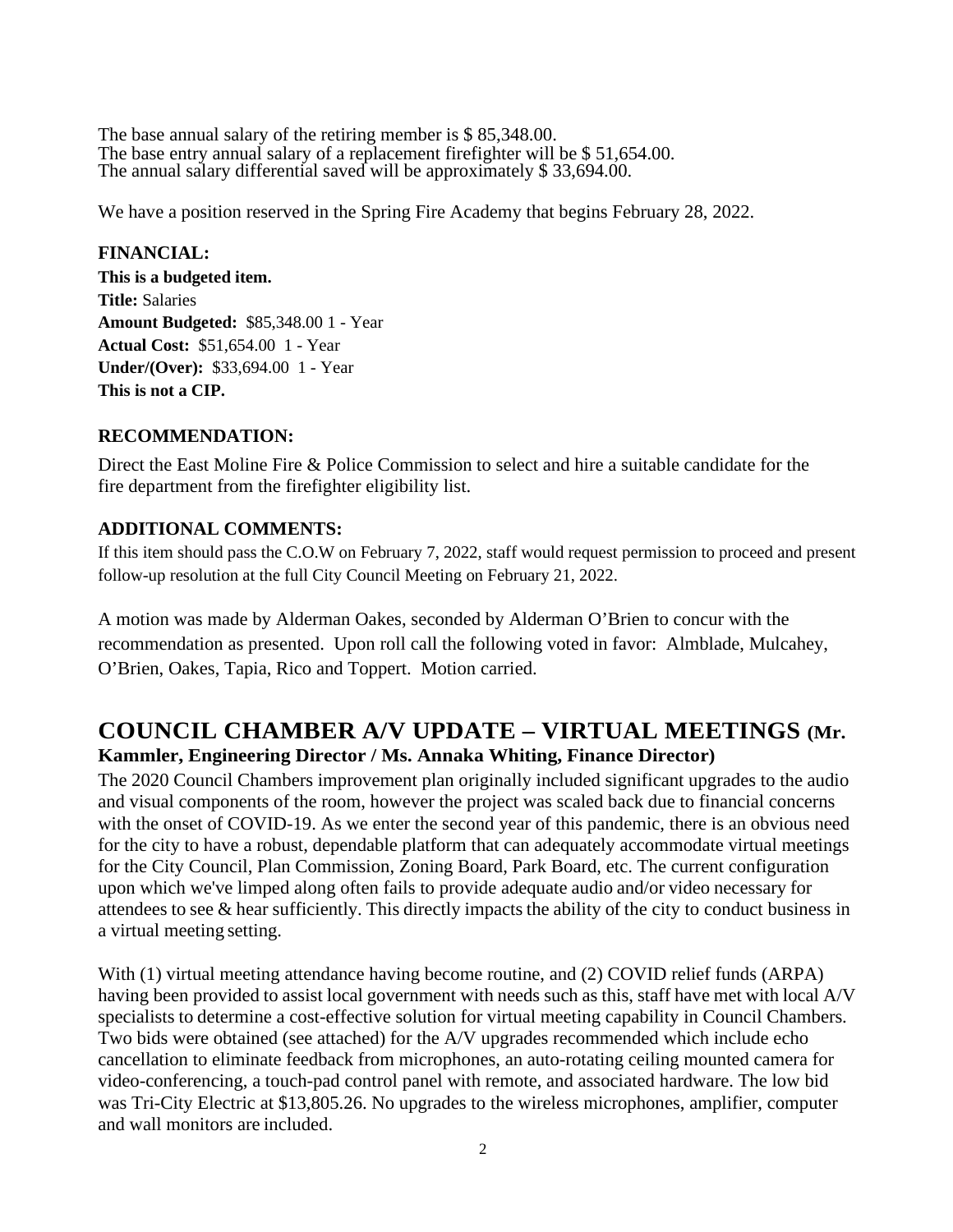# **FINANCIAL: This is not budgeted item. Line Item#:** 001- **Title:** Professional Services **Amount Budgeted:** 0 **Actual Cost:** \$13,805.26 **Under/(Over):** (\$13,805.26) **Funding Sources:** ARPA

### **Recommendation:**

Staff recommends awarding Tri-City Electric the work to provide the audio and visual upgrades to Council Chambers and forward the recommendation to City Council for approval.

#### **Additional Comments:**

Reference Audio-Visual's quote was \$14,493.15. Tri-City Electric (Audio/Visual Division) quote was \$13,805.26.

Both proposals are attached for review and consideration.

A motion was made by Alderman Almblade, seconded by Alderman O'Brien to concur with the recommendation as presented. Upon roll call the following voted in favor: Almblade, Mulcahey, O'Brien, Oakes, Tapia, Rico and Toppert. Motion carried.

# **2022 PAVEMENT MARKING PROGRAM (Mr. Tim Kammler, Engineering Director)**

In order to maintain safe traffic movement on City streets, pavement markings must be refreshed on a regular basis. It is desirable for the pavement marking program refresh markings on major streets and intersections on a two-year rotation; some areas need to be refreshed more often. East Moline's pavement marking program has been a routine and necessary project for many years. Design and inspection is performed by staff. A map of the roadways programmed for markings in 2022 is attached.

The City of Moline conducted a public bid letting for their city-wide pavement marking program January 25 with the low bidder being Ostrom, Inc. (Rock Island, IL); a copy of this bid tabulation is attached. Ostrom is willing to accommodate East Moline's pavement marking program at the same unit pricing as bid for the City of Moline. As bid prices are unlikely to go down as the year progresses, staff recommends East Moline take advantage of this opportunity as we often have in years past. Illinois statute (65 ILCS 5/8-9-1) provides that a municipality may award a public improvement project without bid letting by approval of two-thirds of council members holding office. Standard bonds and insurance would be required.

Based upon staff's estimated quantities at Moline's unit pricing, our cost is currently estimated under \$50k, however final cost will be dependent upon field-measured quantities. A not-to-exceed cap using our budget number is recommended.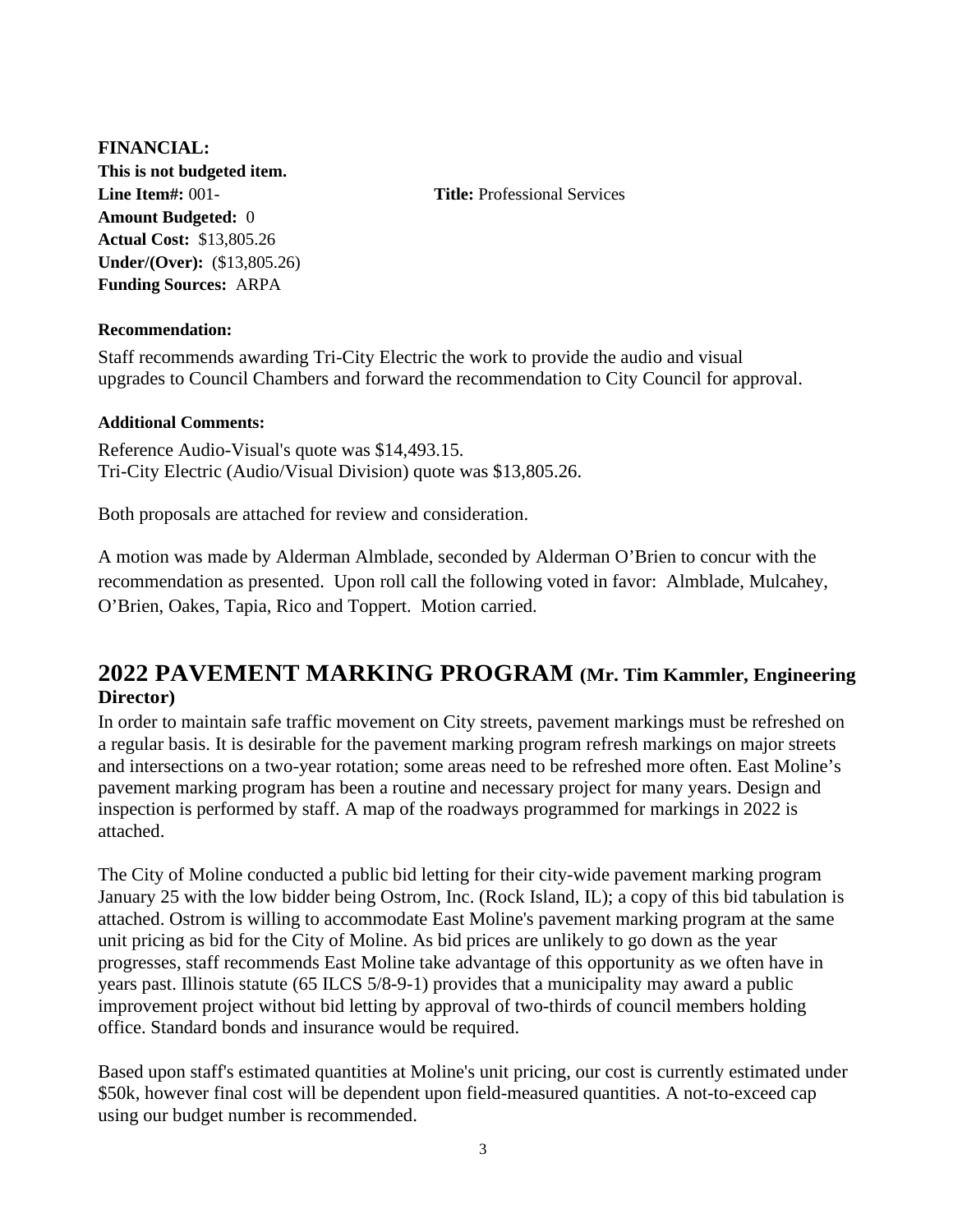**FINANCIAL: This is a budgeted item. Line Item#:** 021-4300-312.3 **Title:** Street Marking **Amount Budgeted:** \$55,000.00 **Actual Cost:** N.T.E. \$55,000.00 **Funding Sources:** Non-Home Rule Sales Tax **Departments:** Engineering **This is a CIP.**

#### **RECOMMENDATION:**

Award unit-price contract to Ostrom, Inc. at the pricing bid to the City of Moline January 25, 2022 not-toexceed \$55,000.00.

#### **ADDITIONAL COMMENTS:**

Should the Committee-of-the-Whole elect to proceed with a standard bid letting, staff will proceed accordingly and bring results back to Council for consideration.

A motion was made by Alderman Toppert, seconded by Alderman O'Brien to concur with the recommendation as presented. Upon roll call the following voted in favor: Almblade, Mulcahey, O'Brien, Oakes, Tapia, Rico and Toppert. Motion carried.

# **RAVINES C & F SEWER ACCESS – PLANS, SPECS, BIDDING (Mr. Tim Kammler, Engineering Director)**

At the direction of the City Council, final plans and specs have been prepared by the city's consultant (IMEG, Inc.) for bidding and construction of the first phase (Ravines C & F) of this multi-year project. Easement acquisition was completed for these ravines in 2021.

Proposed construction generally consists of clearing, grading, rock base preparation, tied-concreteblock installation, and slope erosion control. The permeable pavement design will provide a stable platform for truck access, while also permitting vegetative growth through the block matting; this will lessen the visual impact to adjoining property owners. Exhibits showing the locations and typical section of the proposed access construction is attached. Complete plans, specifications and bidding documents are available for review at the East Moline Engineering  $\&$  Maintenance Building. A tentative bid letting date has been scheduled for February 15, 2022. Pending COW approval, the bid letting will proceed and staff will provide a bid tabulation and recommendation for award of contract to the City Council, pending reasonable bid prices. A consultant proposal for construction staking and inspection will also be provided for review and consideration at this time.

#### **FINANCIAL:**

**This is a budgeted item. Line Item#:** 270-4547-452.0 **Title:** Sewer Capital Improvements **Amount Budgeted:** \$2,185,000.00 **Actual Cost:** N.T.E. \$55,000.00 **Funding Sources:** None-Home Rule Sales Tax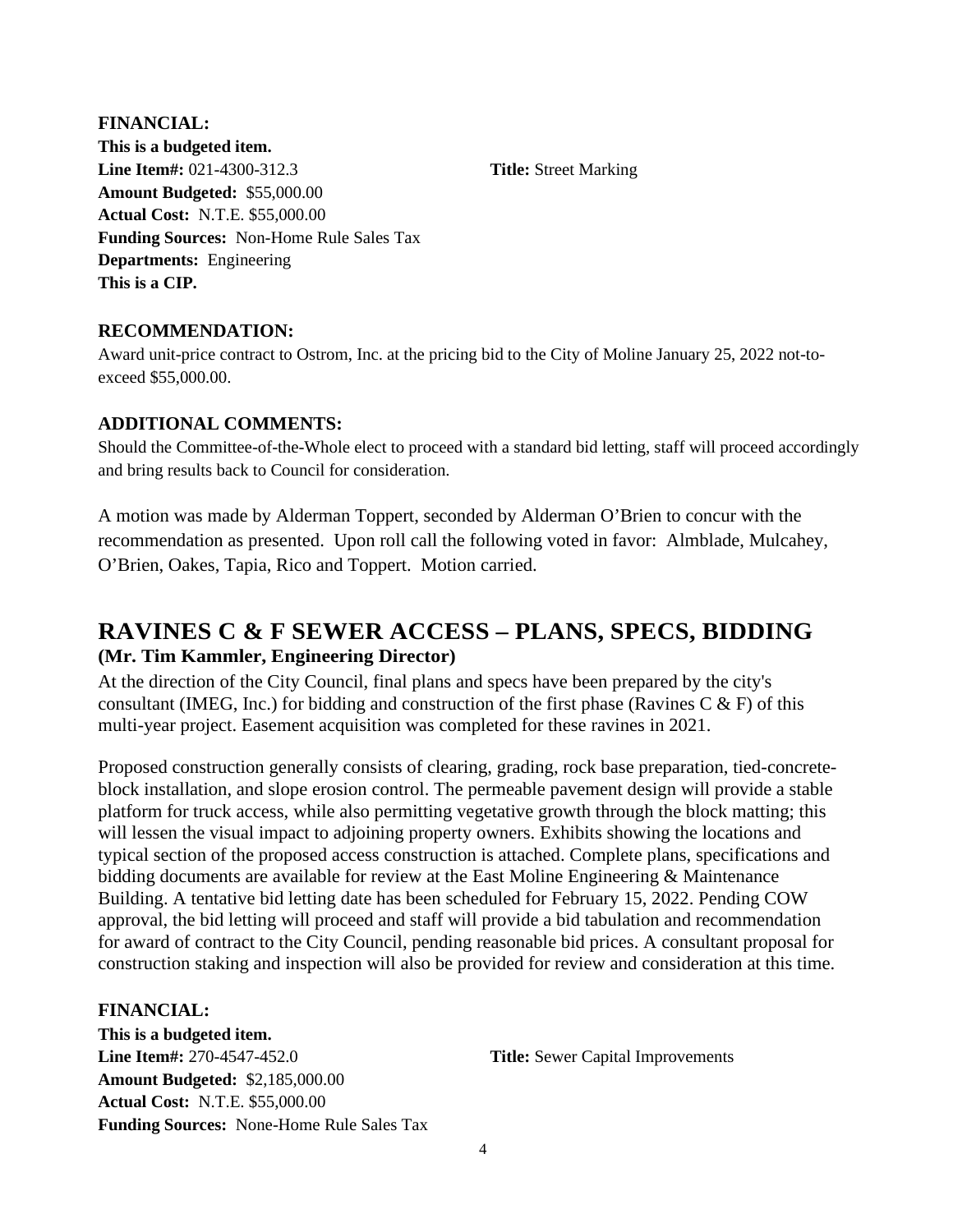**Departments:** Engineering **This is a CIP.**

#### **Recommendation:**

Approve Phase 1 Ravine Access Plans & Specs for bid letting.

A motion was made by Alderman Almblade, seconded by Alderman O'Brien to concur with the recommendation as presented. Upon roll call the following voted in favor: Almblade, Mulcahey, O'Brien, Oakes, Tapia, Rico and Toppert. Motion carried.

# **UPDATE TO CITY CODE (CHAPTER 2 OF ARTICLE 7 – HEALTH AND SANITATION) (Mr. Doug Maxeiner, City Administrator)**

Attached for the consideration of the City Council is a comprehensive update of Chapter 2 (Food Service Sanitation) of Article 7 (Health and Sanitation) of the Municipal Code recommended by the City's Health Inspector. The Health Inspector enforces the State of Illinois Department of Public Health regulations which were updated to the 2017 FDA Food Code. This ordinance will update the definitions, references and requirements to the 2017 Code.

The review simplifies a couple of minor fee categories but leaves the basic fee structure intact.

**FINANCIAL: This is not a budgeted item. Actual Cost:** N/A **Departments:** Inspections

## **RECOMMENDATION:**

Staff recommends approval of the ordinance updating Article 7, Chapter 2 (Food Service Sanitation) as presented.

A motion was made by Alderman O'Brien, seconded by Alderman Almblade to concur with the recommendation as presented. Upon roll call the following voted in favor: Almblade, Mulcahey, O'Brien, Oakes, Tapia, Rico and Toppert. Motion carried.

# **GEARBOX & MOTOR UNIT FOR BELT DRIVE (Mr. Parker Prochaska,**

#### Director of Wastewater Treatment**)**

Our Gearbox & Motor Units for our Belt Drives has worn away and needs to be replaced. we need these Gearbox & Motor Units to operate our Belt Drives in order to press out our sludge. The Company that originally installed this unit in 1998, was bought out by Charter Machine Company and their quote is \$11,233.00 for replacement parts. We have reached out to other possible suppliers and they stated that they would also be getting their parts from Charter Machine Company.